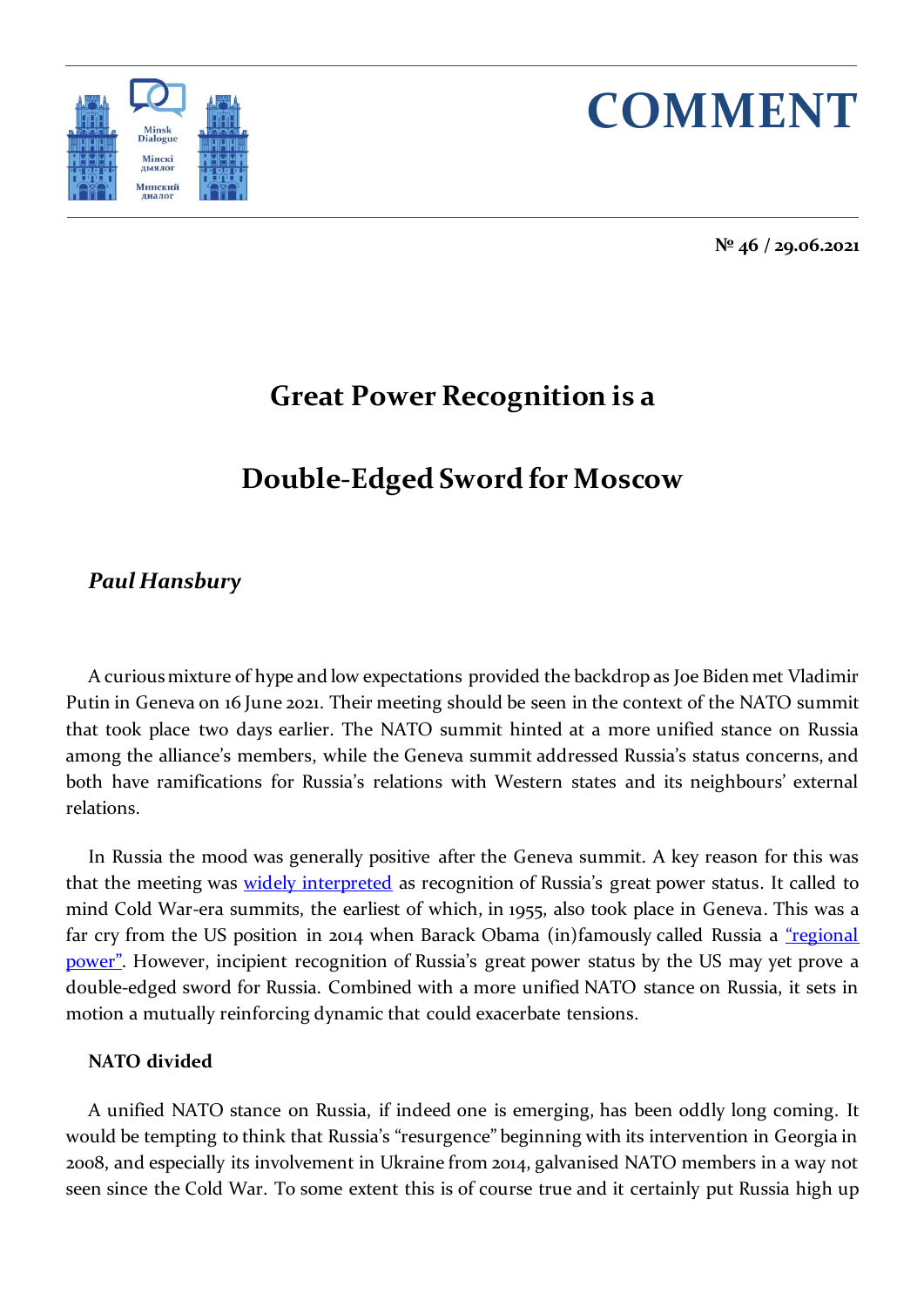#### **COMMENT № 46 / 29.06.2021**

on the agenda of alliance members, not least the newer members that were formerly part of the Soviet-led Warsaw Pact, as well as bringing an increase in NATO drills and an altered force posture on its eastern flank.

Yet there was also a lot of [disagreement within NATO](https://www.rferl.org/a/russia-europe-divisions-ukraine-czech-hungary-poland-slovakia/26569958.html) about what to do and alliance members had competing priorities. The Ukraine crisis occurred when NATO's European members were also dealing with the migrant crisis, terrorism concerns and the fallout from the global financial crisis. The fragmentation within NATO was consistent with viewing Russia as a regional power as well since this implied it had limited capabilities and a limited geographical scope of interests. NATO members were therefore justified in having conflicting priorities; for many in southern and western Europe Russia was perceived as a concern rather than a threat.

In the US, Barack Obama's presidency soon gave way to Donald Trump who came into office [questioning](https://www.bbc.co.uk/news/world-us-canada-38635181) the existence of NATO and seemingly all sweetness and light around Putin. While in office he repeatedly [challenged](https://www.diis.dk/en/research/donald-trump-and-the-battle-of-the-two-percent) NATO members on missing an agreed target on defence spending. In the face of Trump's scepticism, NATO – as it had been in the 1990s after the dissolution of the Soviet Union and apparent end of East-West confrontation – was once again fighting for its survival. France's president Emmanuel Macron didn't help matters by calling the alliance ["braindead"](https://www.bbc.co.uk/news/world-europe-50335257) in November 2019.

### **NATO united**

The recent change of guard in Washington therefore added interest to the NATO summit in Brussels on 14 June, albeit overshadowed by the symbolism of the Geneva summit. The latter expectedly drew [criticism](https://edition.cnn.com/2021/06/17/politics/mccarthy-biden-trump-putin/index.html) from Republicans in the US who accused Biden of "appeasement" in response to the comity on display in the press conferences ending the summit. This was deeply ironic given the last Republican president's fawning on Putin, but an important reminder of the domestic constraints faced by the US president.

If Biden confers on Russia the status it aspires to then this goes someway to establishing a new basis for bilateral relations. The sticking point for Russia may prove to be less America's policy on Russia itself than America's renewed commitment to NATO though. The comments on Russia in the [NATO summit communiqué](https://www.nato.int/cps/en/natohq/news_185000.htm) are more focused than is often the case in such documents, reflecting as they do compromises among signatories.

NATO claims that it "remains clear-eyed about the challenges Russia poses" (Paragraph 46). It seems meatier than the **communiqué** that resulted from NATO's 2014 summit in Wales. While a more robust position was apparent at the [Warsaw summit](https://www.nato.int/cps/en/natohq/official_texts_133169.htm) in 2016, NATO quickly digressed into preoccupation with its internal politics during the Trump era.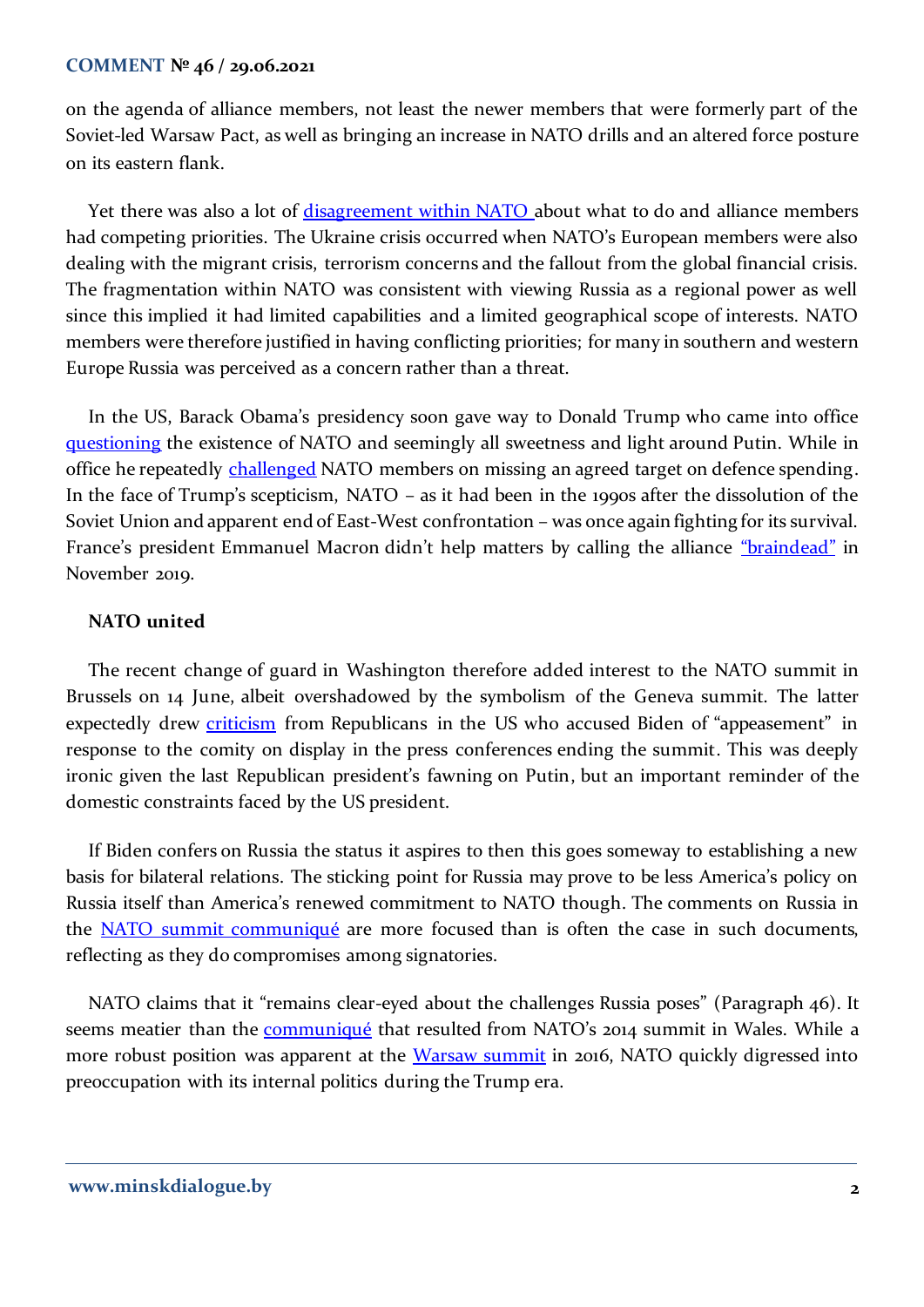#### **COMMENT № 46 / 29.06.2021**

In press remarks after the latest summit, Germany's Angela Merkel insisted Russia was NATO's "major challenge" (see  $\frac{7.22pm}{ }$ ) and Macron emphasised the alliance's North Atlantic focus (see [6.37pm\)](https://www.politico.eu/article/live-blog-nato-eu-us-summit-joe-biden-jens-stoltenberg-russia-china-cybersecurity/), implying Russia should take precedence over China. Indeed, and in contrast, there were widely varying views found in NATO leaders' remarks on China. It follows that the alliance's planned new Strategic Concept will surely end up reflecting concerns associated with Russia first and foremost.

The outcome of the Brussels summit therefore suggests that NATO members' threat perceptions of Russia, while not identical, have somewhat converged. Since 2015 they have agreed that Article 5, the collective defence clause, could be invoked in response to "hybrid warfare" ( $\frac{P}{q}$ which many see as emanating from Russia. There are many material reasons for shared threat perception among NATO allies about Russia, stemming from allegations which need not be enumerated here, more significant is that divergent views on Russia policy will be harder to justify if Russia is recognised as a great power.

If NATO members agree Russia is a great power, it will be harder to ignore and therefore demand more of their attention, including on non-traditional or "hybrid" matters. Moscow therefore will need to be careful how it wields its putative weapon of great power recognition.

#### **Implications**

There is a risk that NATO members' focus on a common approach among themselves on Russia comes at the cost of looking for solutions *with Russia*. For this reason, Russian satisfaction with the summit in Geneva should be tempered by the outcome of the earlier NATO summit. Biden's message of ["America's back"](https://www.whitehouse.gov/briefing-room/speeches-remarks/2021/02/04/remarks-by-president-biden-on-americas-place-in-the-world/) is aimed primarily at allies, but its implications affect adversaries as well.

For Russia a more consolidated rival bloc will make it harder to find "pseudo-allies" inside NATO to do its bidding. Russia retains considerable influence in Hungary through energy ties, though perceptions of Russia by Hungarians are very mixed (see [this recent report\)](https://www.globsec.org/wp-content/uploads/2021/04/Image-of-Russia-Mighty-Slavic-Brother-or-Hungry-Bear-Nextdoor-spreads.pdf). Another potential pseudo-ally was Turkey, which for a while seemed to be [drifting closer to Russia.](https://minskdialogue.by/en/research/opinions/could-turkey-defect-from-nato-to-russia) However, Biden and Recep Erdogan also talked in Brussels and the rhetoric at least looks like an *improvement* on recent relations between Turkey and its allies.

For the "in-between" states located between Russia and NATO a more unified NATO, combined with wider recognition of Russia as a great power, may be viewed as an opportunity to appeal more forcefully to the West for support as a counterweight to Russia's influence. Or it may result in them believing Russia is stronger and has more to give, and therefore expect more concessions from it. These prospective responses are these states' prerogative and Moscow's chagrin. In this regard, this autumn's large Zapad-2021 military exercise could be instructive. How will Belarus, a participant,